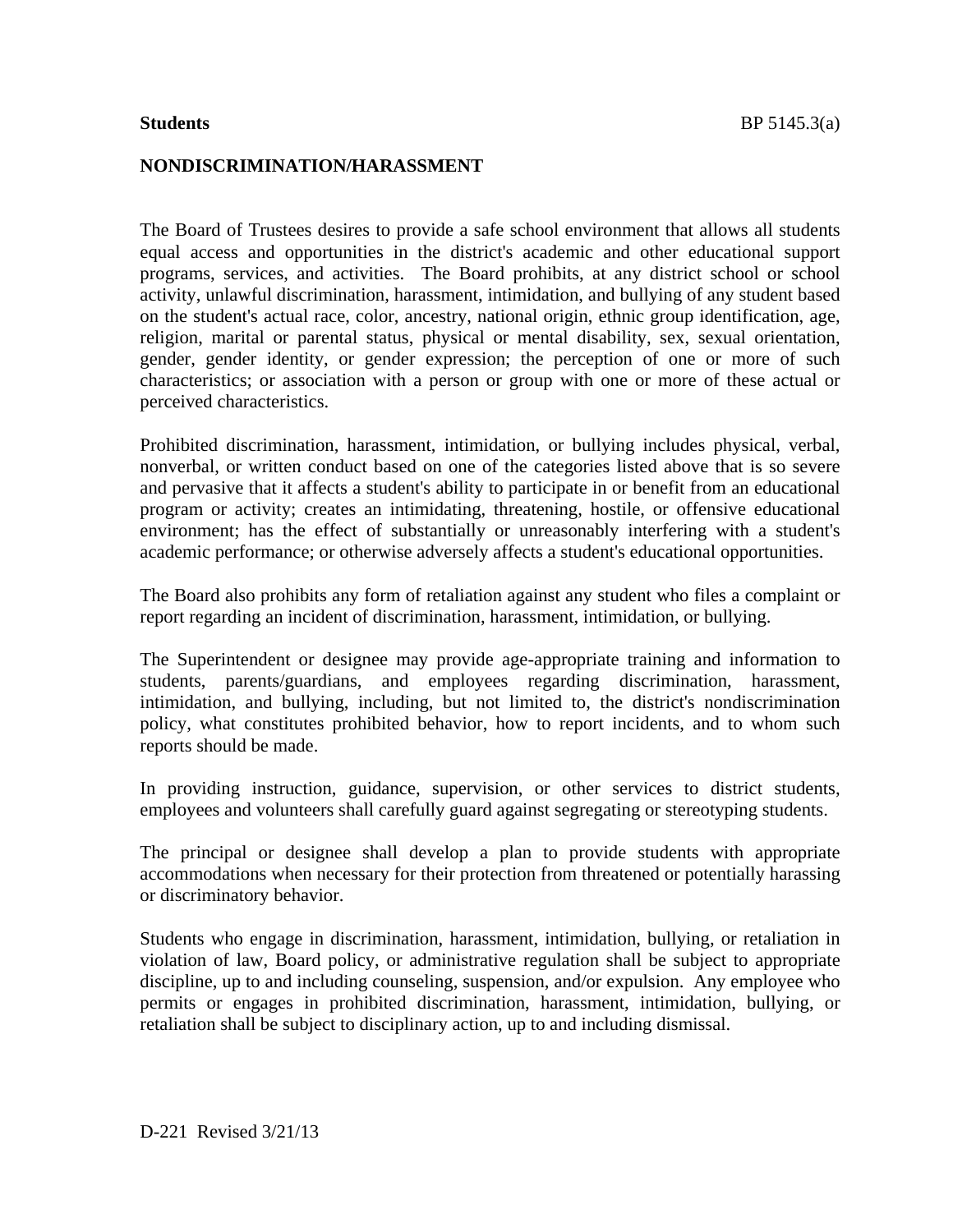## **NONDISCRIMINATION/HARASSMENT** (continued)

### **Grievance Procedures**

The following position is designated Coordinator for Nondiscrimination to handle complaints regarding discrimination, harassment, intimidation, or bullying, and to answer inquiries regarding the district's nondiscrimination policies:

Director, Educational Services 3188 Quimby Road San Jose, CA 95148 (408) 270-6800

Any student who feels that he/she has been subjected to discrimination, harassment, intimidation, or bullying should immediately contact the Coordinator, the principal, or any other staff member. In addition, any student who observes any such incident should report the incident to the Coordinator or principal, whether or not the victim files a complaint.

Any school employee who observes an incident of discrimination, harassment, intimidation, or bullying shall report the incident to the Coordinator or principal, whether or not the victim files a complaint.

In addition, the employee shall immediately intervene when safe to do so. (Education Code 234.1)

Upon receiving a complaint of discrimination, harassment, intimidation, or bullying, the Coordinator shall immediately investigate the complaint in accordance with the site-level grievance procedures specified in AR 5145.7 - Sexual Harassment.

Within 30 days of receiving the district's report, the complainant may appeal to the Board if he/she disagrees with the resolution of the complaint. The Board shall make a decision at its next regular meeting and its decision shall be final.

The district's policy shall also be posted on the district web site or any other location that is easily accessible to students.

When required pursuant to Education Code 48985, complaint forms shall be translated into the student's primary language.

*Legal Reference: (see next page)*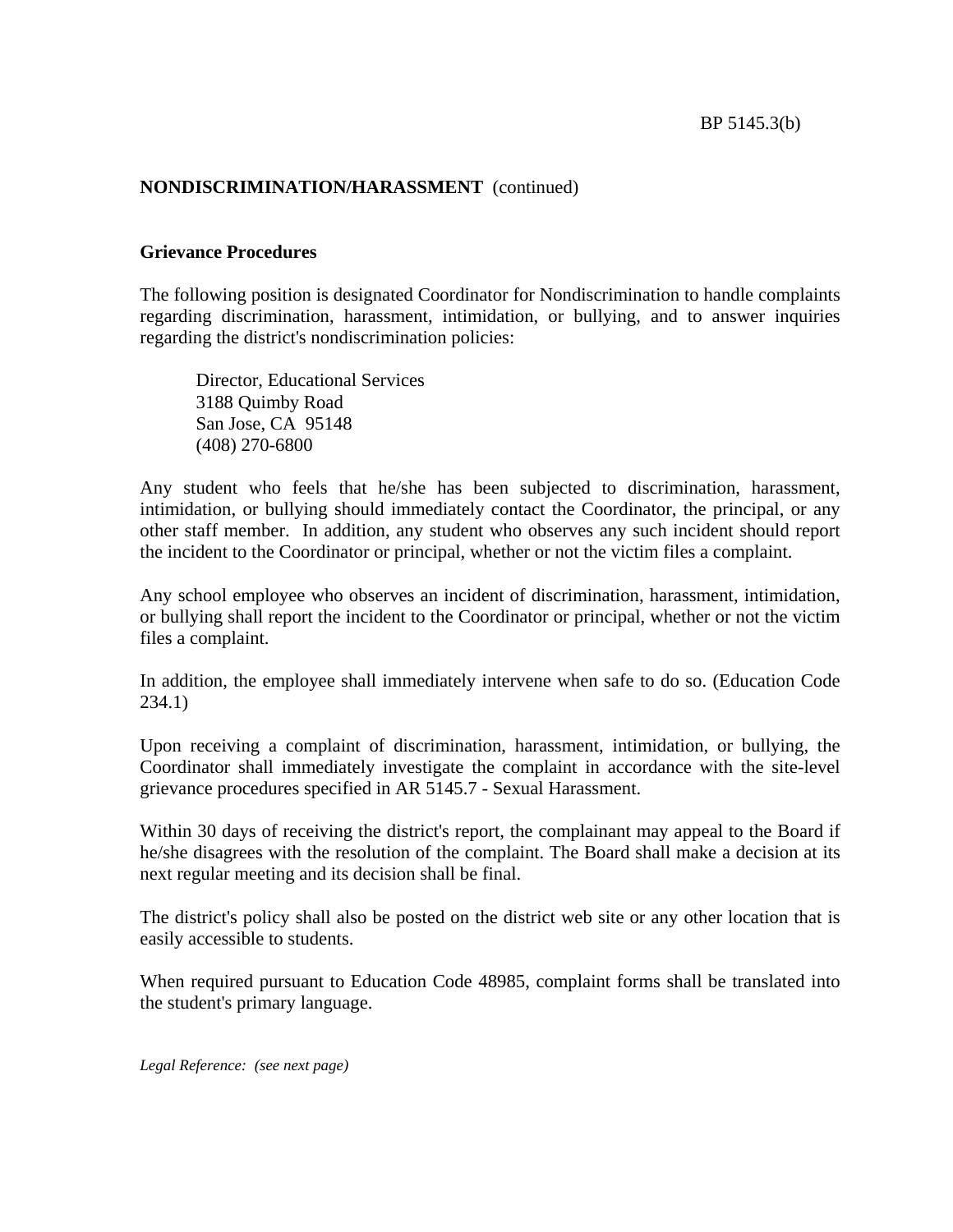### **NONDISCRIMINATION/HARASSMENT** (continued)

*Legal Reference:* 

*EDUCATION CODE 200-262.4 Prohibition of discrimination 48900.3 Suspension or expulsion for act of hate violence 48900.4 Suspension or expulsion for threats or harassment 48904 Liability of parent/guardian for willful student misconduct 48907 Student exercise of free expression 48950 Freedom of speech 48985 Translation of notices 49020-49023 Athletic programs 51500 Prohibited instruction or activity 51501 Prohibited means of instruction 60044 Prohibited instructional materials CIVIL CODE 1714.1 Liability of parents/guardians for willful misconduct of minor PENAL CODE 422.55 Definition of hate crime 422.6 Crimes, harassment CODE OF REGULATIONS, TITLE 5 4600-4687 Uniform Complaint Procedures 4900-4965 Nondiscrimination in elementary and secondary education programs UNITED STATES CODE, TITLE 20 1681-1688 Title IX of the Education Amendments of 1972 UNITED STATES CODE, TITLE 42 2000d-2000e-17 Title VI and Title VII Civil Rights Act of 1964, as amended 2000h-2-2000h-6 Title IX of the Civil Rights Act of 1964 CODE OF FEDERAL REGULATIONS, TITLE 34 100.3 Prohibition of discrimination on basis of race, color or national origin 104.7 Designation of responsible employee for Section 504 106.8 Designation of responsible employee for Title IX 106.9 Notification of nondiscrimination on basis of sex COURT DECISIONS Donovan v. Poway Unified School District, (2008) 167 Cal.App.4th 567 Flores v. Morgan Hill Unified School District, (2003) 324 F.3d 1130*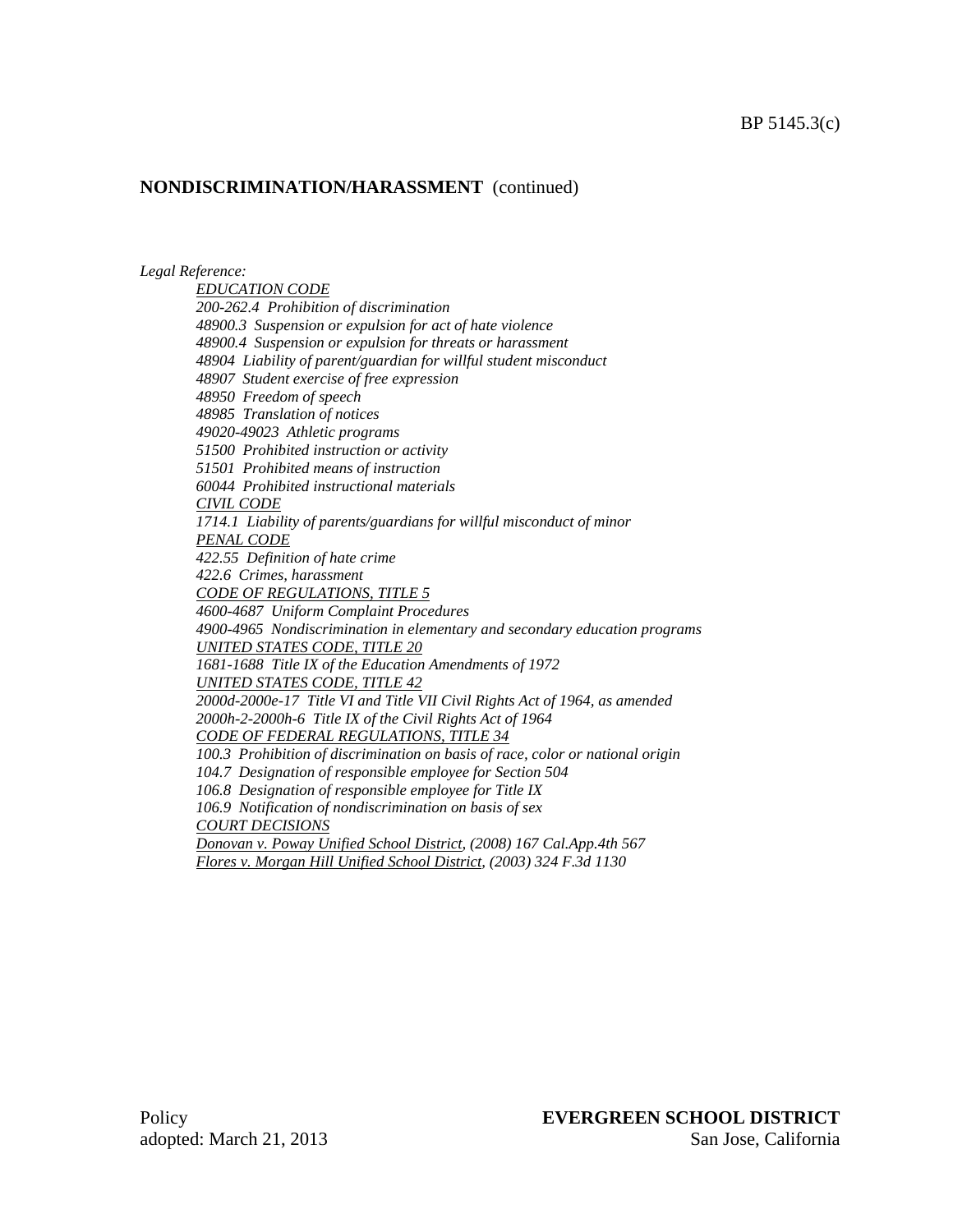#### **NONDISCRIMINATION/HARASSMENT**

#### **Procedures**

- 1. The principal or designee shall promptly investigate all complaints of discrimination/harassment. In so doing, he/she shall talk individually with:
	- a. The student who is complaining.
	- b. The person accused of discrimination/harassment.
	- c. Anyone who saw the discrimination/harassment take place.
	- d. Anyone mentioned as having related information.
- 2. The student who is complaining shall have an opportunity to describe the incident, present witnesses and other evidence of the discrimination/harassment, and put his/her complaint in writing.
- 3. The principal or designee shall discuss the complaint only with the people described above. When necessary to carry out his/her investigation or for other good reasons that apply to the particular situation, the principal or designee also may discuss the complaint with the following persons:
	- a. The Superintendent or designee.
	- b. The parent/guardian of the student who complained.
	- c. The parent/guardian of the person accused of discriminating/harassing someone.
	- d. A teacher or staff member whose knowledge of the students involved may help in determining who is telling the truth.
	- e. Child protective agencies responsible for investigating child abuse reports.
	- f. Legal counsel for the district.
- 4. When the student who complained and the person accused of discrimination/harassment so agree, the principal or designee may arrange for them to resolve the complaint informally with the help of a counselor, teacher, administrator or trained mediator. The student who complained shall never be asked to work out the problem directly with the accused person unless such help is provided.